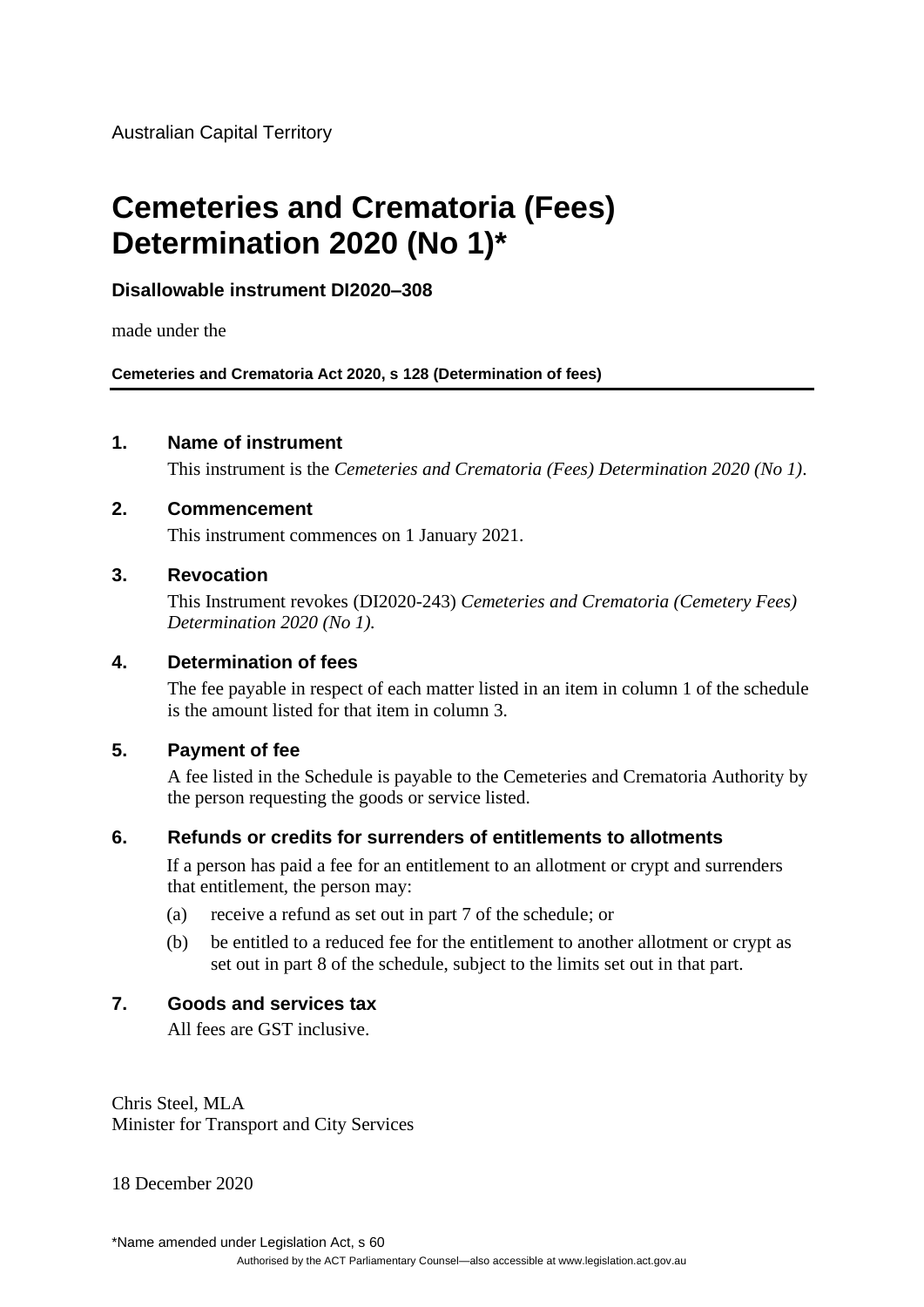| The ochedule                                                              |                     |                     |
|---------------------------------------------------------------------------|---------------------|---------------------|
| Column 1                                                                  | Column <sub>2</sub> | Column <sub>3</sub> |
| Goods or service supplied                                                 | Fee payable         | Fee payable         |
|                                                                           | 23 August 20        | 1 January 2021      |
| Part 1<br>Cemetery burial, interment and memorial fees                    |                     |                     |
| <b>Gungahlin Cemetery</b>                                                 |                     |                     |
| <b>Burials (Monday to Friday, normal hours)</b>                           |                     |                     |
| <b>Plaque Beam areas</b><br>(General, Aboriginal, Jewish)                 |                     |                     |
| <b>First burial/Reservation</b><br>Allotment/ Burial/Plaque/Maintenance   | \$8,469.00          | \$9,091.00          |
| Re-Open<br><b>Burial/Plaque</b>                                           | \$3,491.00          | \$3,715.00          |
| <b>Monumental Lawn areas</b>                                              |                     |                     |
| <b>First Burial/Reservation</b>                                           |                     |                     |
| Allotment/Burial/Memorial Permit/Maintenance                              | \$8,517.00          | \$9,169.00          |
| Re-Open<br><b>Burial</b>                                                  | \$2,565.00          | \$2,770.00          |
| <b>Family estate areas</b><br>Note: sold in multiples of 2                |                     |                     |
| <b>First Burial/Reservation</b>                                           |                     |                     |
| Allotment/Burial/Memorial Permit/Maintenance (Total)                      | \$17,034.00         | \$18,338.00         |
| Re-Open<br><b>Burial</b>                                                  | \$2,565.00          | \$2,770.00          |
| <b>Headstone areas</b><br>(General, Jewish, Orthodox, Ukrainian, Islamic) |                     |                     |
| <b>First Burial/Reservation</b>                                           |                     |                     |
| Allotment/Burial/Memorial Permit/Maintenance                              | \$9,283.00          | \$9,979.00          |
| Re-Open<br><b>Burial</b>                                                  | \$2,565.00          | \$2,770.00          |
| <b>Vaults</b>                                                             |                     |                     |
| <b>First Burial/Reservation</b>                                           |                     |                     |
| Vault Installation/Burial/Allotment/Memorial<br>Permit/Maintenance        | \$20,810.00         | \$22,429.00         |
| Preferred Position of Vault (extra)                                       | \$3,061.00          | \$3,306.00          |
| Re-Open                                                                   |                     |                     |
| <b>Burial</b>                                                             | \$1,583.00          | \$1,710.00          |
| <b>Ex-Service Personnel</b>                                               |                     |                     |
| <b>First Burial/Reservation</b>                                           |                     |                     |
| Allotment/Maintenance/Burial/Headstone/Vase/Plaque                        | \$9,417.00          | \$10,073.00         |
| Re-Open                                                                   | \$3,478.00          | \$3,701.00          |

Page **2** of **12**

Minister's Initials\_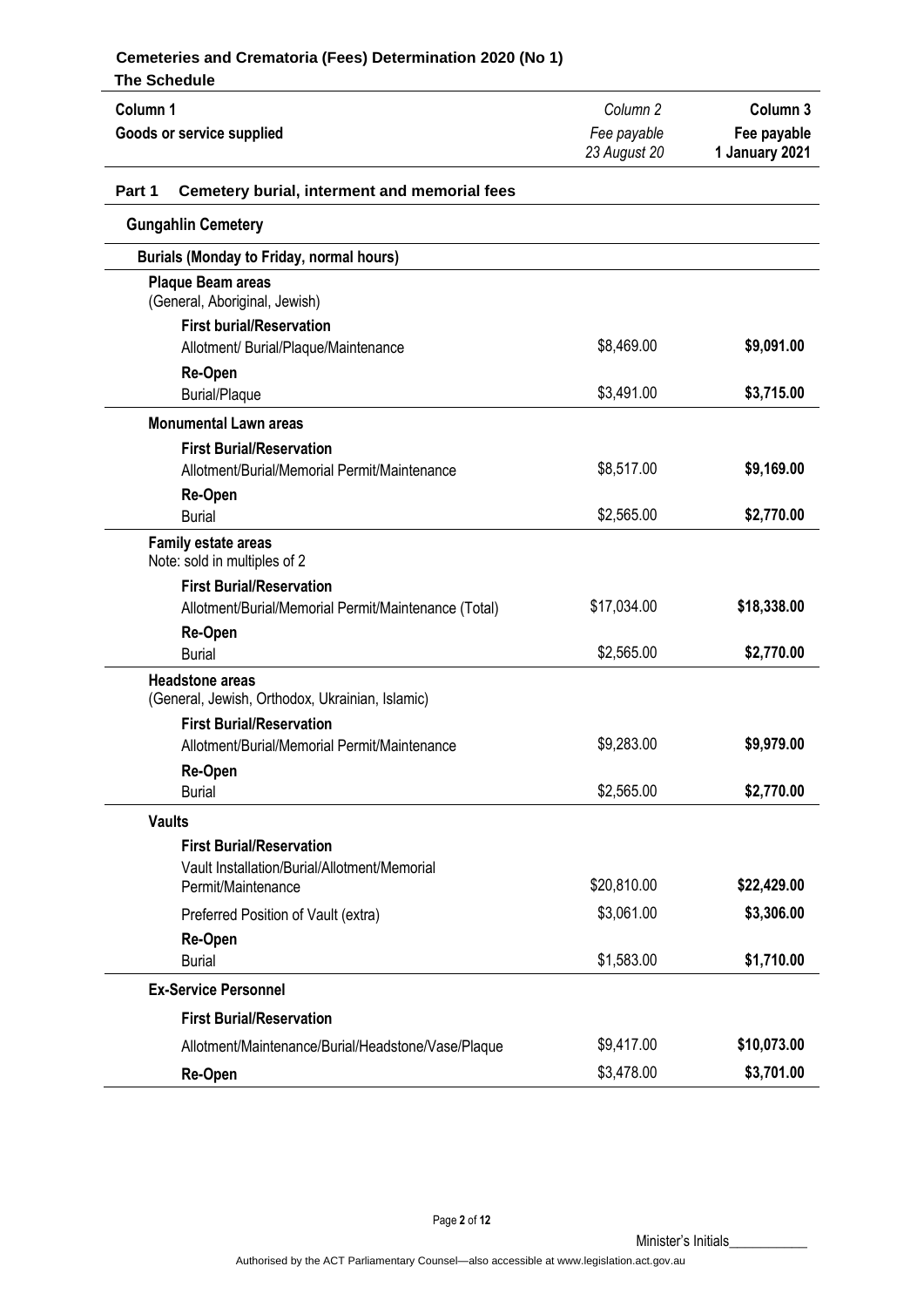| Column 1<br>Goods or service supplied                                               | Column <sub>2</sub><br>Fee payable | Column <sub>3</sub><br>Fee payable |
|-------------------------------------------------------------------------------------|------------------------------------|------------------------------------|
|                                                                                     | 23 August 20                       | 1 January 2021                     |
| <b>Gungahlin Cemetery</b>                                                           |                                    |                                    |
| <b>Natural Burial Grounds</b>                                                       |                                    |                                    |
| <b>Single Depth Burial/Reservation</b>                                              |                                    |                                    |
| Allotment/Maintenance/Burial/Plaque                                                 | \$6,489.00                         | \$6,979.00                         |
| <b>Natural Burial Grounds Ashes</b>                                                 |                                    |                                    |
| Ashes Interment (Plaque included)                                                   | \$1,104.00                         | \$1,163.00                         |
| Ashes Interment (Plaque excluded)                                                   | \$630.00                           | \$680.00                           |
| <b>Children's Garden</b>                                                            |                                    |                                    |
| <b>First Burial/Reservation</b>                                                     |                                    |                                    |
| Allotment/Maintenance/Burial/Memorial Permit                                        | \$4,260.00                         | \$4,585.00                         |
| Re-Open                                                                             |                                    |                                    |
| <b>Burial</b>                                                                       | \$1,283.00                         | \$1,385.00                         |
| <b>Memory Tree/Bench leaf tile</b>                                                  | \$716.00                           | \$730.00                           |
| Duplicate Leaf Tile for family to keep                                              | \$488.00                           | \$498.00                           |
| Children's Round Nature Tile for family to keep                                     | \$780.00                           | \$796.00                           |
| <b>Babies' Rose Garden</b>                                                          |                                    |                                    |
| <b>Burial/Plaque</b>                                                                | \$829.00                           | \$888.00                           |
| Interments of ashes (Monday to Friday normal hours) and memorials                   |                                    |                                    |
| <b>Memorial gardens</b>                                                             |                                    |                                    |
| Allotment/Maintenance/Interment/Plaque                                              | \$3,314.00                         | \$3,550.00                         |
| <b>Wall of remembrance</b>                                                          |                                    |                                    |
| Allotment/Plaque/Maintenance/Interment                                              | \$2,502.00                         | \$2,676.00                         |
| Interment behind plaque (including container provided by                            | \$551.00                           | \$595.00                           |
| cemetery)<br><b>Children's Garden Memorial Rock</b>                                 |                                    |                                    |
|                                                                                     | \$1,595.00                         | \$1,708.00                         |
| Allotment/Maintenance/Interment/Plaque<br><b>Memorial Rock Garden</b>               |                                    |                                    |
| Allotment/Maintenance/Interment/Plaque                                              | \$3,189.00                         | \$3,415.00                         |
| Re-Open                                                                             |                                    |                                    |
| Interment/Plaque                                                                    | \$1,094.00                         | \$1,153.00                         |
| Family Estate - ashes only, in specific areas where no full burials are possible    |                                    |                                    |
| Allotment/Maintenance/Interment/Memorial Permit                                     | \$9,542.00                         | \$10,246.00                        |
| Family Estate - memorial only, in specific areas where no full burials are possible |                                    |                                    |
| Allotment/Maintenance/Memorial Permit                                               | \$8,162.00                         | \$8,756.00                         |
| Dedication seat (maintenance sponsorship)                                           |                                    |                                    |
| Seat already in cemetery (including Plaque/Maintenance)                             | \$4,198.00                         | \$4,282.00                         |
| New seat (including Plaque/Maintenance)                                             | \$8,396.00                         | \$8,564.00                         |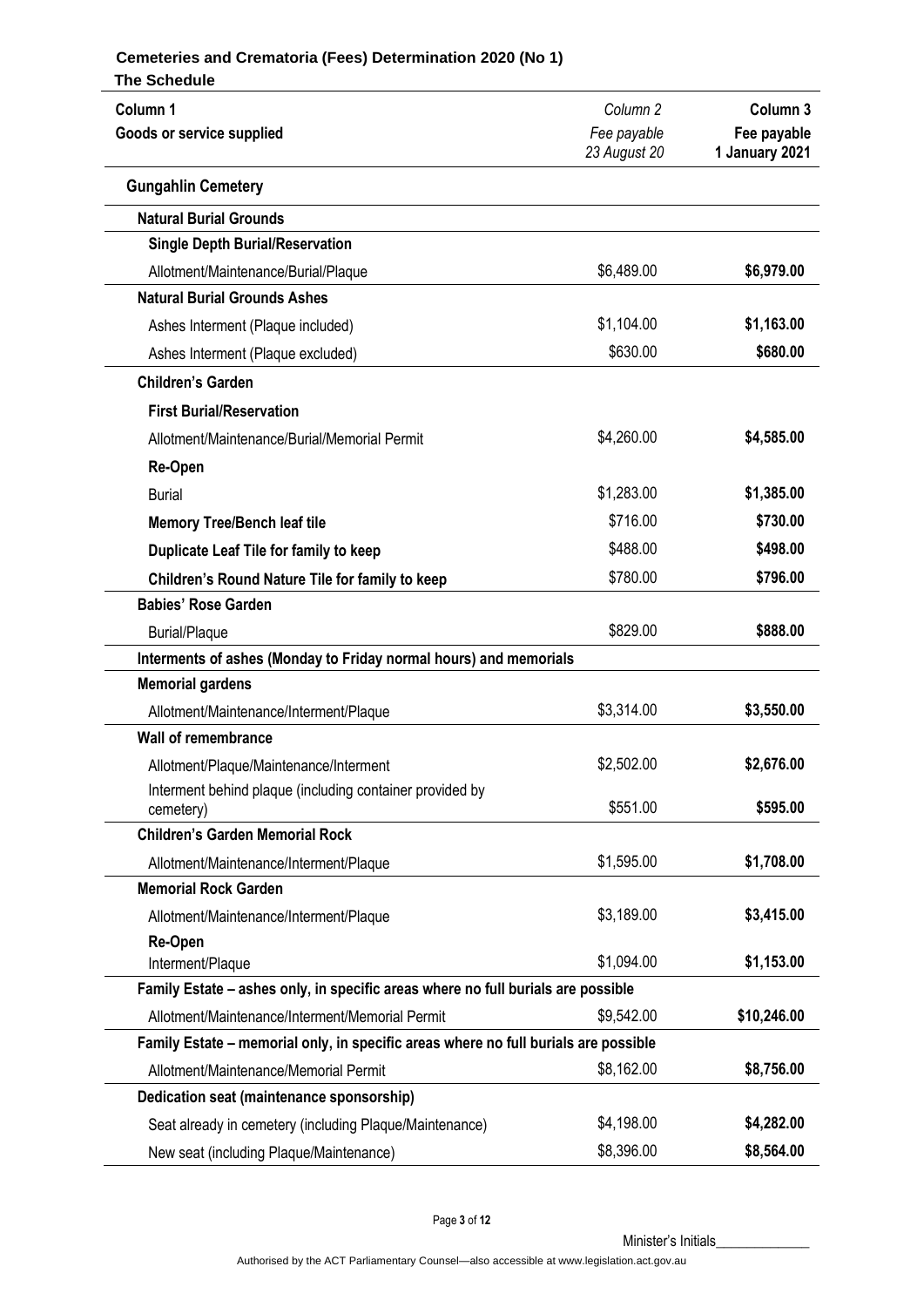| Column 1                                        | Column <sub>2</sub> | Column <sub>3</sub> |  |
|-------------------------------------------------|---------------------|---------------------|--|
| Goods or service supplied                       | Fee payable         | Fee payable         |  |
|                                                 | 23 August 20        | 1 January 2021      |  |
| <b>Gungahlin Cemetery</b>                       |                     |                     |  |
| Avenue of Trees - Up to four blocks/plaques     |                     |                     |  |
| Allotment/interment/Block/Plaque/Maintenance    | \$11,401.00         | \$12,204.00         |  |
| Individual Tree - Up to six blocks/plaques      |                     |                     |  |
| Allotment/Interment/Block/Plaque/Maintenance    | \$13,991.00         | \$15,001.00         |  |
| Subsequent interment/block/plaque               | \$2,434.00          | \$2,520.00          |  |
| <b>Shared Tree</b>                              |                     |                     |  |
| Allotment/Interment/Block/Plaque/Maintenance    | \$5,998.00          | \$6,370.00          |  |
| <b>Hall Cemetery</b>                            |                     |                     |  |
| Headstone area                                  |                     |                     |  |
| <b>First Burial/Reservation</b>                 |                     |                     |  |
| Allotment/Burial/Memorial Permit/Maintenance    | \$7,447.00          | \$7,995.00          |  |
| Re-Open                                         |                     |                     |  |
| <b>Burial</b>                                   | \$4,029.00          | \$4,351.00          |  |
| Ashes area                                      |                     |                     |  |
| Allotment/Maintenance/Interment/Plaque          | \$3,050.00          | \$3,266.00          |  |
| <b>Woden Cemetery</b>                           |                     |                     |  |
| <b>Burials (Monday to Friday, normal hours)</b> |                     |                     |  |
| Lawn cemetery areas                             |                     |                     |  |
| <b>First burial/Reservation</b>                 |                     |                     |  |
| Allotment/Maintenance/Interment/Plaque          | \$9,135.00          | \$9,828.00          |  |
| Re-Open                                         |                     |                     |  |
| <b>Burial /Plaque</b>                           | \$3,179.00          | \$3,3395.00         |  |
| <b>Headstone</b> area                           |                     |                     |  |
| <b>First burial/Reservation</b>                 |                     |                     |  |
| Allotment/Maintenance/Burial/Memorial Permit    | \$11,478.00         | \$12,350.00         |  |
| Re-Open                                         |                     |                     |  |
| <b>Burial</b>                                   | \$3,232.00          | \$3,491.00          |  |
| <b>Vaults</b>                                   |                     |                     |  |
| <b>First burial/Reservation</b>                 |                     |                     |  |
| Allotment/Burial/Vault Installation/Memorial    |                     |                     |  |
| Permit/Maintenance                              | \$22,081.00         | \$23,800.00         |  |
| Preferred Position of Vault (extra)             | \$3,061.00          | \$3,306.00          |  |
| Re-Open                                         |                     |                     |  |
| <b>Burial</b>                                   | \$1,578.00          | \$1,704.00          |  |

Page **4** of **12**

Minister's Initials\_

Authorised by the ACT Parliamentary Counsel—also accessible at www.legislation.act.gov.au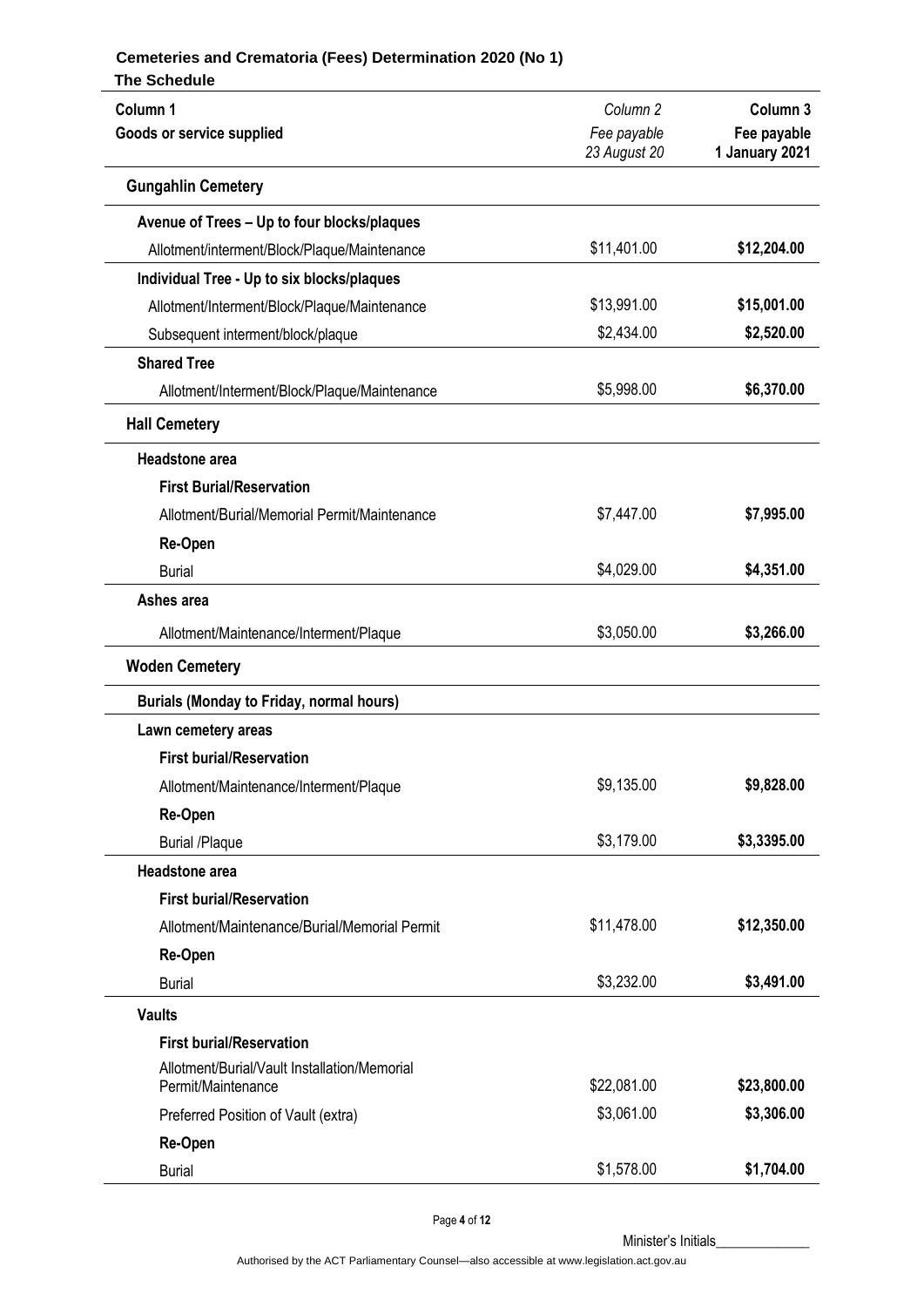| <b>The Schedule</b>                                               |                             |                               |
|-------------------------------------------------------------------|-----------------------------|-------------------------------|
| Column 1                                                          | Column <sub>2</sub>         | Column 3                      |
| Goods or service supplied                                         | Fee payable<br>23 August 20 | Fee payable<br>1 January 2021 |
| <b>Woden Cemetery</b>                                             |                             |                               |
| Oak boulevard - Earth burial                                      |                             |                               |
| <b>First burial/Reservation</b>                                   |                             |                               |
| Allotment/Maintenance/Burial/Memorial Permit                      | \$18,109.00                 | \$19,511.00                   |
| Re-Open                                                           |                             |                               |
| <b>Burial</b>                                                     | \$3,232.00                  | \$3,491.00                    |
| <b>Oak Boulevard - Vault</b>                                      |                             |                               |
| Note: Not available in all allotments                             |                             |                               |
| <b>First burial/Reservation</b>                                   |                             |                               |
| Allotment/Vault Installation/Burial/Memorial Permit/Maintenance   | \$28,719.00                 | \$30,969.00                   |
| <b>Preferred Position of Vault</b>                                | \$3,061.00                  | \$3,306.00                    |
| Re-Open                                                           |                             |                               |
| <b>Burial</b>                                                     | \$1,578.00                  | \$1,704.00                    |
| <b>Ex-Service personnel</b>                                       |                             |                               |
| <b>First burial/Reservation</b>                                   |                             |                               |
| Allotment/Maintenance/Burial/Headstone/Vase/Plaque                | \$10,474.00                 | \$11,215.00                   |
| Re-Open                                                           |                             |                               |
| <b>Burial/Plaque</b>                                              | \$3,469.00                  | \$3,691.00                    |
| Children's garden                                                 |                             |                               |
| <b>First burial</b>                                               |                             |                               |
| Allotment/Maintenance/Burial/Memorial Permit                      | \$4,504.00                  | \$4,849.00                    |
| Re-Open                                                           |                             |                               |
| <b>Burial</b>                                                     | \$1,278.00                  | \$1,380.00                    |
| Babies' rose garden                                               |                             |                               |
| <b>Burial and Plaque</b>                                          | \$940.00                    | \$1,009.00                    |
| Interments of ashes (Monday to Friday normal hours) and memorials |                             |                               |
| <b>Memorial gardens</b>                                           |                             |                               |
| Allotment/Maintenance/Interment/Plaque                            | \$3,761.00                  | \$4,034.00                    |
| <b>Memorial Rock Garden</b>                                       |                             |                               |
| Allotment/Maintenance/Interment/Plaque                            | \$3,778.00                  | \$4,052.00                    |
| Re-Open                                                           |                             |                               |
| Interment/Plaque                                                  | \$987.00                    | \$1,038.00                    |
| <b>Memorial Rock Garden (Family Rock)</b>                         |                             |                               |
| Allotment/Maintenance/Interment/Plaque                            | \$5,007.00                  | \$5,379.00                    |
| Re-Open                                                           | \$987.00                    | \$1,038.00                    |
| Interment/Plaque                                                  |                             |                               |

Page **5** of **12**

Minister's Initials\_\_\_\_\_\_\_\_\_\_\_\_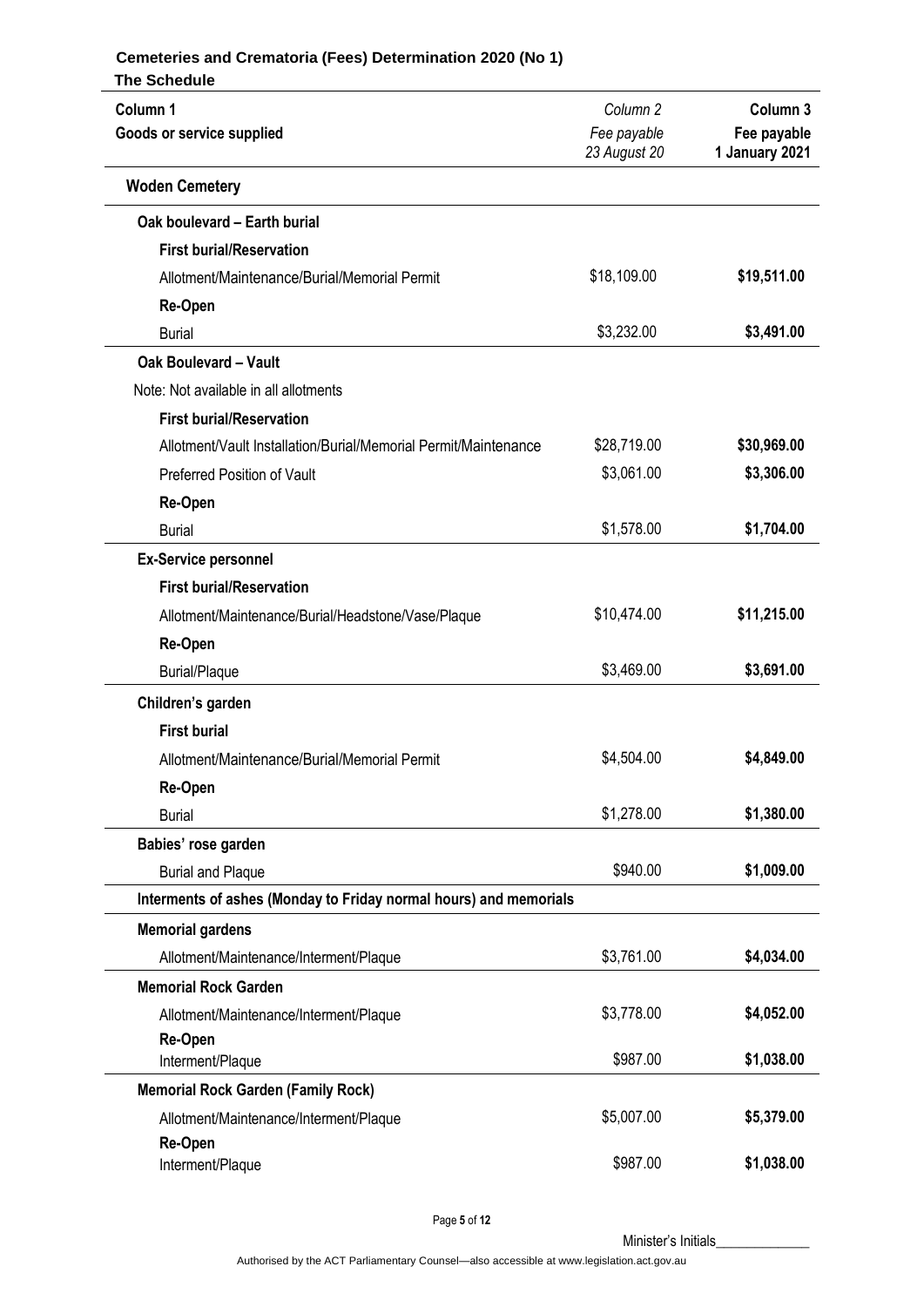| <b>The Schedule</b>                                                                      |                             |                               |
|------------------------------------------------------------------------------------------|-----------------------------|-------------------------------|
| Column 1                                                                                 | Column <sub>2</sub>         | Column 3                      |
| Goods or service supplied                                                                | Fee payable<br>23 August 20 | Fee payable<br>1 January 2021 |
| <b>Woden Cemetery</b>                                                                    |                             |                               |
| Liquidambar Lane (Memorial Garden)                                                       |                             |                               |
| Allotment/Maintenance/Interment/Plaque                                                   | \$5,310.00                  | \$5,698.00                    |
| Oak boulevard – Interment of Ashes Note: 2 interments                                    |                             |                               |
| Allotment/Maintenance/Interment/Plaque (x2)/Granite Block                                | \$10,855.00                 | \$11,603.00                   |
| <b>Dedication seat</b>                                                                   |                             |                               |
| Seat Already in Cemetery (including plaque)                                              | \$4,198.00                  | \$4,282.00                    |
| New Seat (including plaque)                                                              | \$8,396.00                  | \$8,564.00                    |
| Individual Tree - up to six blocks/plaques                                               |                             |                               |
| Allotment/Maintenance/Interment/Plaque/Granite Block                                     | \$13,988.00                 | \$14,998.00                   |
| Subsequent interment/block/plaque                                                        | \$2,434.00                  | \$2,520.00                    |
| <b>Shared Tree</b>                                                                       |                             |                               |
| Allotment/Maintenance/Interment/Plaque/Granite Block                                     | \$5,693.00                  | \$6,040.00                    |
| <b>PART 2 Christ the Redeemer Mausoleum fees</b>                                         |                             |                               |
| Allotment/ Maintenance/ Burial/ Inscription                                              |                             |                               |
| <b>Inside Crypts</b>                                                                     |                             |                               |
| Heaven Level - Double                                                                    | \$69,498.00                 | \$75,060.00                   |
| Heaven Level - Single                                                                    | \$34,749.00                 | \$37,530.00                   |
| Eye Level - Double                                                                       | \$86,900.00                 | \$93,854.00                   |
| Eye Level - Single                                                                       | \$43,450.00                 | \$46,927.00                   |
| Heart Level - Double                                                                     | \$99,286.00                 | \$107,230.00                  |
| Heart Level - Single                                                                     | \$49,643.00                 | \$53,615.00                   |
| Prayer Level - Double                                                                    | \$76,956.00                 | \$83,114.00                   |
| Prayer Level - Single                                                                    | \$38,478.00                 | \$41,557.00                   |
| Family Estate - (8 crypts) 2 x Heaven, 2 x Eye, 2 x heart,<br>\$399,152.00<br>2 x Prayer |                             | \$431,092.00                  |
| <b>Outside Crypts</b>                                                                    |                             |                               |
| Heaven Level- Double                                                                     | \$66,066.00                 | \$71,354.00                   |
| Eye Level- Double                                                                        | \$82,544.00                 | \$89,150.00                   |
| Heart Level- Double                                                                      | \$94,358.00                 | \$101,908.00                  |
| Prayer Level- Double                                                                     | \$73,106.00                 | \$78,956.00                   |

Page **6** of **12**

Minister's Initials\_\_\_\_\_\_\_\_\_\_\_\_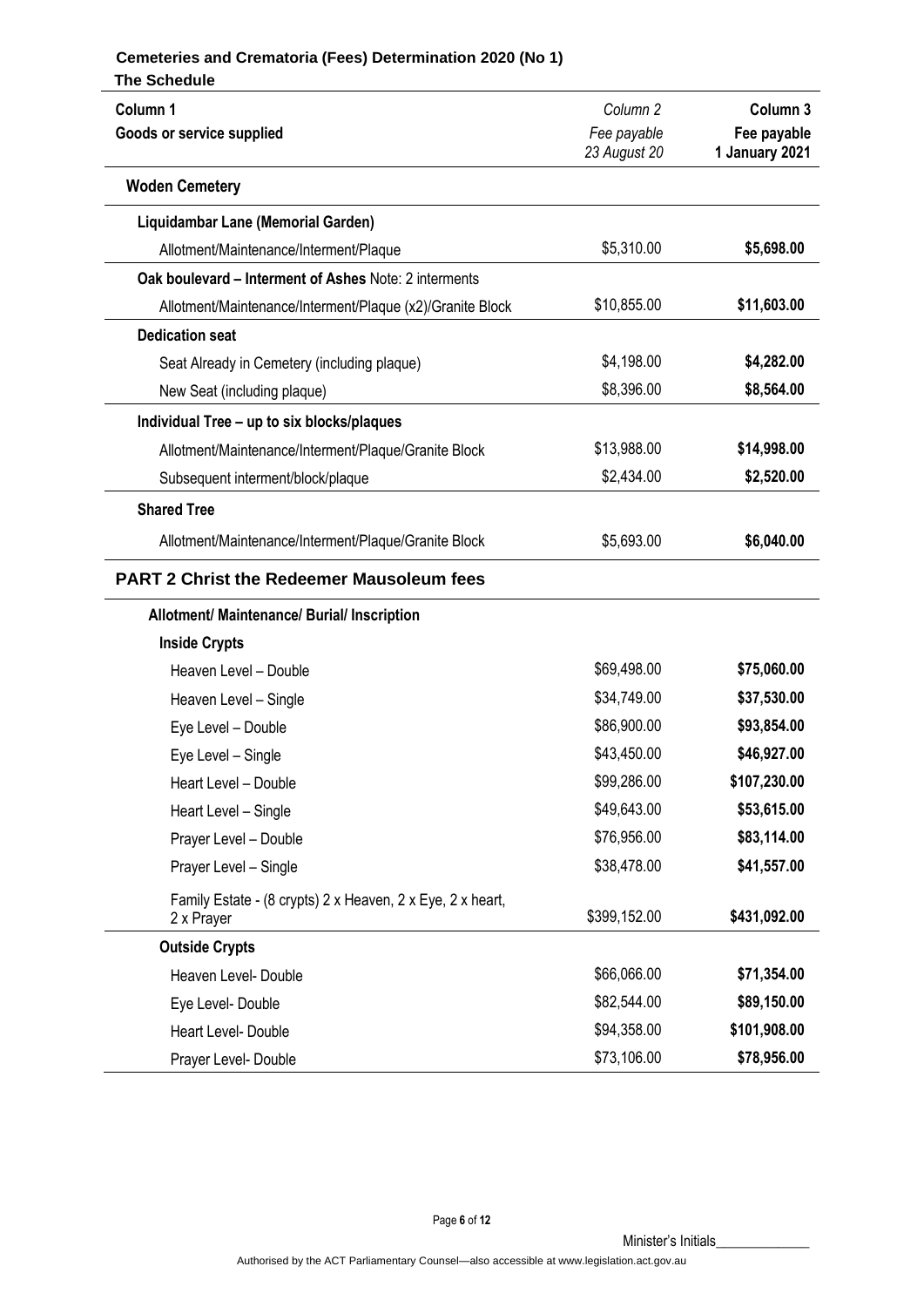| Column <sub>1</sub><br>Goods or service supplied                                                               | Column <sub>2</sub><br>Fee payable | Column 3<br>Fee payable |
|----------------------------------------------------------------------------------------------------------------|------------------------------------|-------------------------|
|                                                                                                                | 23 August 20                       | 1 January 2021          |
| <b>PART 2 Christ the Redeemer Mausoleum fees</b>                                                               |                                    |                         |
| Allotment/ Maintenance/ Burial/ Inscription                                                                    |                                    |                         |
| <b>Columbarium - Glass or Marble front panel</b>                                                               |                                    |                         |
| Level 5 - 6 Double                                                                                             | \$15,418.00                        | \$16,652.00             |
| Level 5 - 6 Single                                                                                             | \$8,008.00                         | \$8,648.00              |
| Level 3 - 4 Double                                                                                             | \$20,739.00                        | \$22,399.00             |
| Level 3 - 4 Single                                                                                             | \$10,967.00                        | \$11,844.00             |
| Level 1 - 2 Double                                                                                             | \$18,534.00                        | \$20,017.00             |
| Level 1 - 2 Single                                                                                             | \$9,746.00                         | \$10,525.00             |
| Part 3 Other cemetery fees and charges                                                                         |                                    |                         |
| <b>Service fees</b>                                                                                            |                                    |                         |
| <b>Burial related</b>                                                                                          |                                    |                         |
| Interment of Ashes                                                                                             | \$616.00                           | \$628.00                |
| Triple depth burials                                                                                           | \$436.00                           | \$445.00                |
| Oversize "X" Coffins, with dimensions in excess of length<br>2,100mm+; width 700mm+; in addition to normal fee | \$436.00                           | \$445.00                |
| Ledger removal for burial                                                                                      | \$472.00                           | \$481.00                |
| Concrete slab for shallow re-open                                                                              | \$480.00                           | \$490.00                |
| Cemetery to brick Islamic Grave (includes Bricks/OPEL)                                                         | \$1,081.00                         | \$1,103.00              |
| Bricks and/or timber for Islamic Grave (for family to install)                                                 | \$380.00                           | \$388.00                |
| Bricks for Islamic Children's grave                                                                            | \$222.00                           | \$226.00                |
| Canopy Hire                                                                                                    | \$154.00                           | \$157.00                |
| Site Assessment (Depth Test)                                                                                   | \$154.00                           | \$157.00                |
| Memorial Permit for full monument                                                                              | \$786.00                           | \$802.00                |
| Memorial Permit for family estate/monumental lawn                                                              | \$493.00                           | \$503.00                |
| After hour fees (in addition to normal burial fee)                                                             |                                    |                         |
| Saturday burial - before 11.59am                                                                               | \$1,238.00                         | \$1,263.00              |
| Saturday burial - from 12.00pm                                                                                 | \$1,740.00                         | \$1,775.00              |
| Sunday/Public Holiday Burial                                                                                   | \$2,840.00                         | \$2,897.00              |
| Late Fees: Weekdays per half hour - arrival 30 minutes or<br>more after booked time may incur the late fee     | \$572.00                           | \$583.00                |
| Winter arrivals after 3.30pm                                                                                   |                                    |                         |
| Summer arrivals after 4.00pm                                                                                   |                                    |                         |
| Weekday after hours booking during daylight savings time                                                       |                                    |                         |
| Bookings made between 4.00pm and 4.59pm                                                                        | \$525.00                           | \$536.00                |
| Bookings made between 5.00pm and 6.00pm                                                                        | \$843.00                           | \$860.00                |

Page **7** of **12**

Minister's Initials\_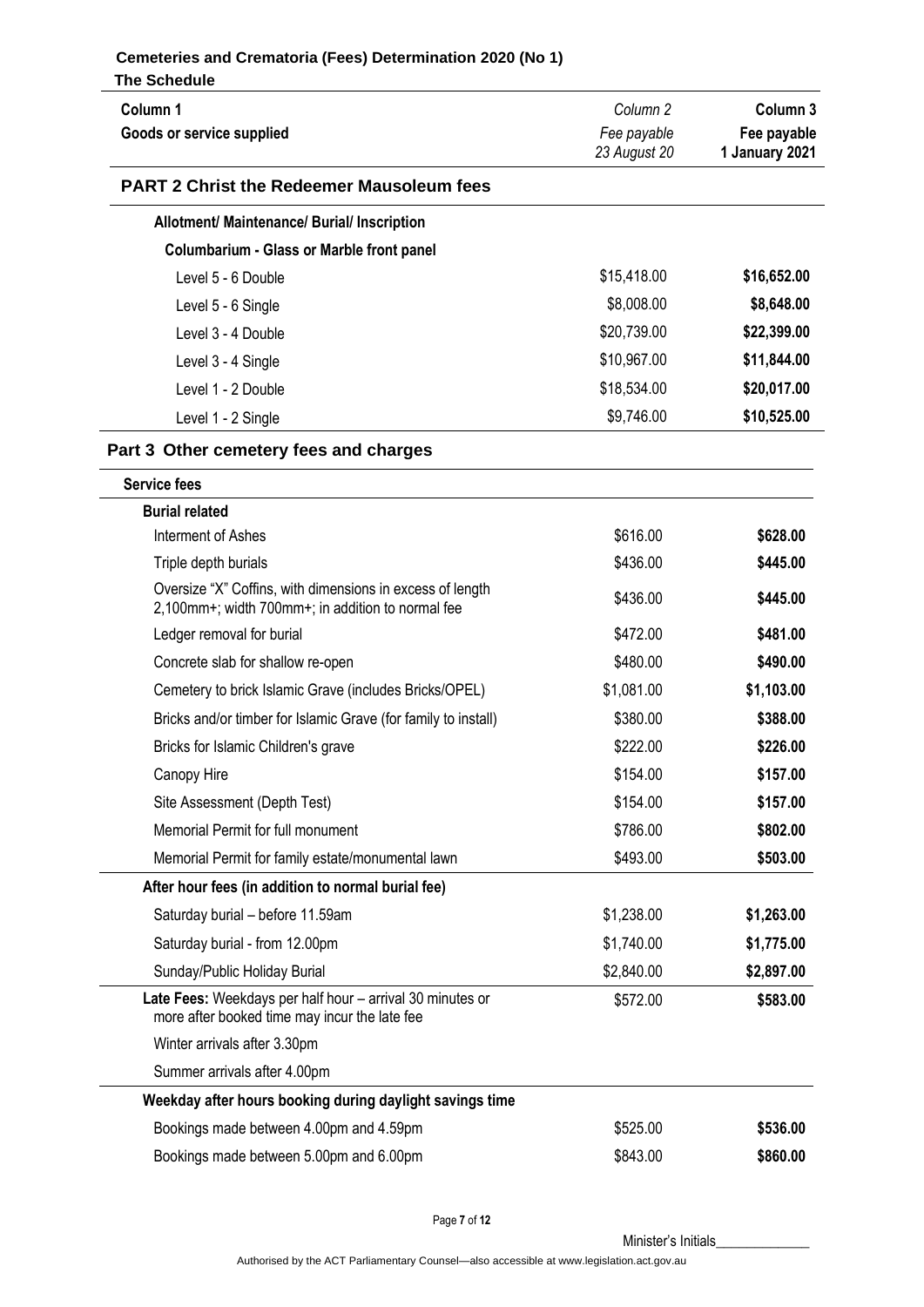| Column 1                                                            | Column <sub>2</sub> | Column <sub>3</sub> |
|---------------------------------------------------------------------|---------------------|---------------------|
| Goods or service supplied                                           | Fee payable         | Fee payable         |
|                                                                     | 23 August 20        | 1 January 2021      |
| Part 3 Other cemetery fees and charges                              |                     |                     |
| <b>Blocks</b>                                                       |                     |                     |
| Raised Concrete block on existing base                              | \$155.00            | \$158.00            |
| Raised Granite block on existing base                               | \$619.00            | \$631.00            |
| Raise Concrete block (upgrade from old flat block)                  | \$219.00            | \$223.00            |
| Raised Granite block (upgrade from old flat block)                  | \$844.00            | \$861.00            |
| Upgrade to Granite from raised concrete with no plaque              | \$619.00            | \$631.00            |
| Upgrade to Granite from raised concrete with a plaque on            | \$1,002.00          | \$1,022.00          |
| Raised full length granite block and concrete base for 4<br>plaques | \$1,213.00          | \$1,237.00          |
| <b>Miscellaneous</b>                                                |                     |                     |
| Hire of Chapel - Christ the Redeemer Mausoleum                      | \$318.00            | \$324.00            |
| Gas Heating for Mausoleum Chapel                                    | \$311.00            | \$317.00            |
| Gungahlin Memorial Hall Hire - first hour                           | \$261.00            | \$266.00            |
| Gungahlin Memorial Hall Hire - each subsequent half hour            | \$97.00             | \$99.00             |
| Gungahlin Memorial Hall Hire - service and 1 hour<br>refreshments   | \$455.00            | \$464.00            |
| Gungahlin Memorial Hall Hire - 2 hours refreshments                 | \$455.00            | \$464.00            |
| <b>Transfer of Exclusive Right</b>                                  | \$154.00            | \$157.00            |
| Service Fee for work not covered by a specific Fee (per hour)       | \$154.00            |                     |
| <b>Exhumation and disinterment</b>                                  |                     |                     |
| Application for Exhumation (including Dept. Health fee)             | \$925.00            | \$944.00            |
| Earth Grave exhumation                                              | \$8,453.00          | \$8,622.00          |
| Vault exhumation                                                    | \$3,988.00          | \$4,068.00          |
| Ashes disinterment                                                  | \$796.00            | \$812.00            |
| <b>Plaques</b>                                                      |                     |                     |
| <b>Additional Photo Proofs</b>                                      | \$61.00             | \$62.00             |
| <b>Additional Plaque Proofs</b>                                     | \$61.00             | \$62.00             |
| Babies' Rose Garden Plaque                                          | \$200.00            | \$204.00            |
| Book of Life (Base & 1 <sup>st</sup> page)<br>\$1,543.00            |                     | \$1,574.00          |
| Book of Life (2 <sup>nd</sup> page)                                 | \$631.00            | \$644.00            |
| Book Plaque                                                         | \$932.00            | \$951.00            |
| Ceramic Photos (any size)                                           | \$383.00            | \$391.00            |
| Detachable Plaque                                                   | \$322.00            | \$328.00            |
| Ex-Service Plaque                                                   | \$913.00            | \$931.00            |
| Ex-Service Strip Plaque                                             | \$462.00            | \$471.00            |
| Extra Plaque Motifs (more than two)                                 | \$132.00            | \$135.00            |

Page **8** of **12**

Minister's Initials\_\_\_\_\_\_\_\_\_\_\_\_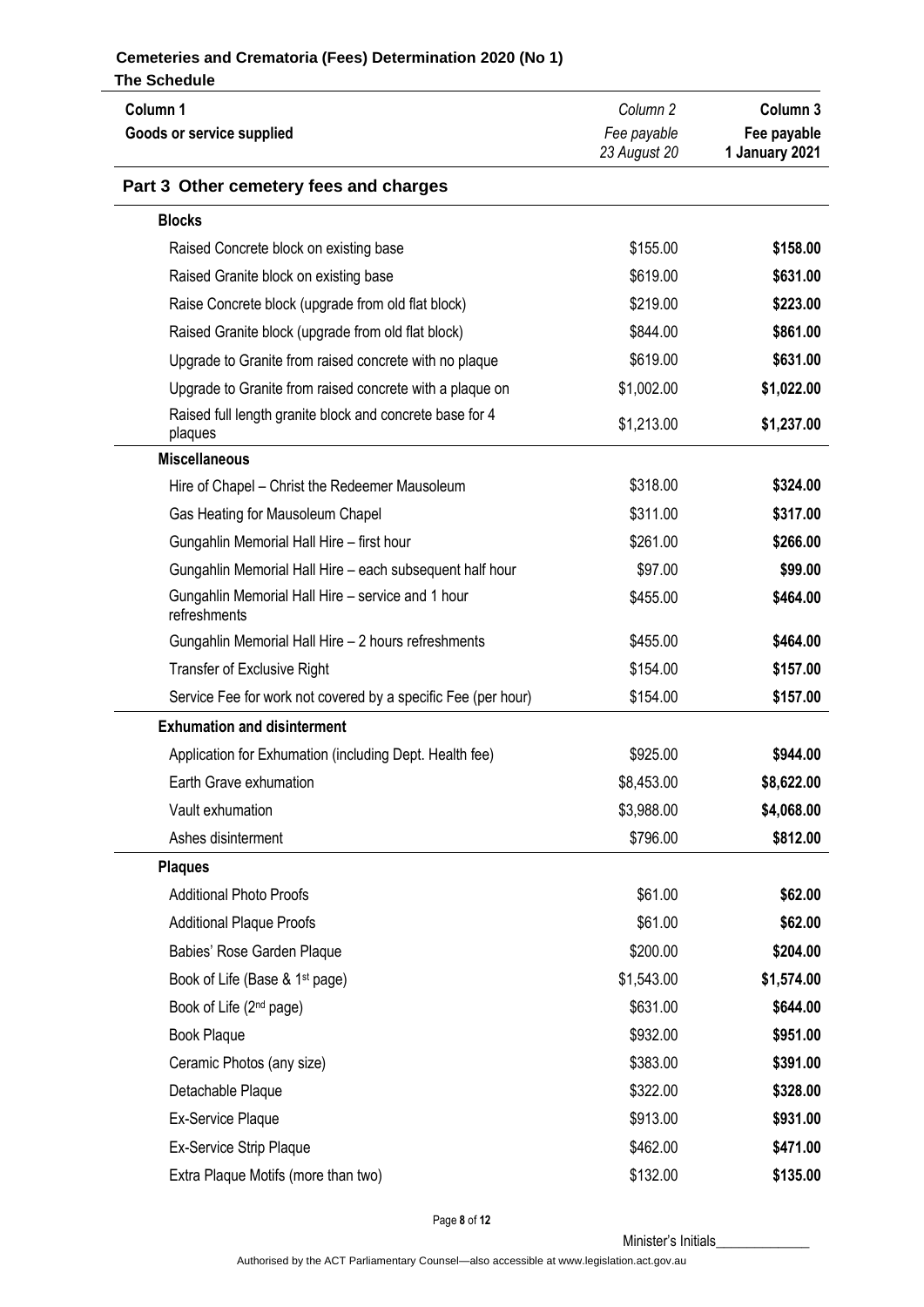| Column 1<br>Goods or service supplied         | Column <sub>2</sub><br>Fee payable<br>23 August 20 | Column 3<br>Fee payable<br>1 January 2021 |
|-----------------------------------------------|----------------------------------------------------|-------------------------------------------|
| Part 3 Other cemetery fees and charges        |                                                    |                                           |
| <b>Plaques</b>                                |                                                    |                                           |
| Gungahlin Plaque beam section - Single Plaque | \$926.00                                           | \$945.00                                  |
| Heart Shape Plaque                            | \$964.00                                           | \$983.00                                  |
| Jewish Plaque /Tree Plaque                    | \$1,002.00                                         | \$1,022.00                                |
| Letter Change and Refurbish                   | \$148.00                                           | \$151.00                                  |
| Liquidambar Lane Plaque                       | \$627.00                                           | \$640.00                                  |
| <b>Memorial Gardens Plaque</b>                | \$464.00                                           | \$473.00                                  |
| Plaque Polish Kit                             | \$43.00                                            | \$44.00                                   |
| Plaque surcharge - 2-week turnaround          | \$189.00                                           | \$193.00                                  |
| Refurbish/re-chrome Plaque                    | \$401.00                                           | \$409.00                                  |
| Replacement Single Plaque (error by family)   | \$531.00                                           | \$542.00                                  |
| <b>Single Sculptured Plaque</b>               | \$1,833.00                                         | \$1,870.00                                |
| <b>Small Additional Plaque</b>                | \$479.00                                           | \$489.00                                  |
| Teddy Bear Plaque (medium)                    | \$864.00                                           | \$881.00                                  |
| Teddy Bear Plaque (small)                     | \$538.00                                           | \$549.00                                  |
| Wall of Remembrance plaque                    | \$436.00                                           | \$445.00                                  |
| Woden Chrome/Bronze Plaque/Plaque Beam Plaque | \$623.00                                           | \$635.00                                  |
| Vase - Aluminium                              | \$31.00                                            | \$32.00                                   |
| Vase Lid                                      | \$10.00                                            | \$10.00                                   |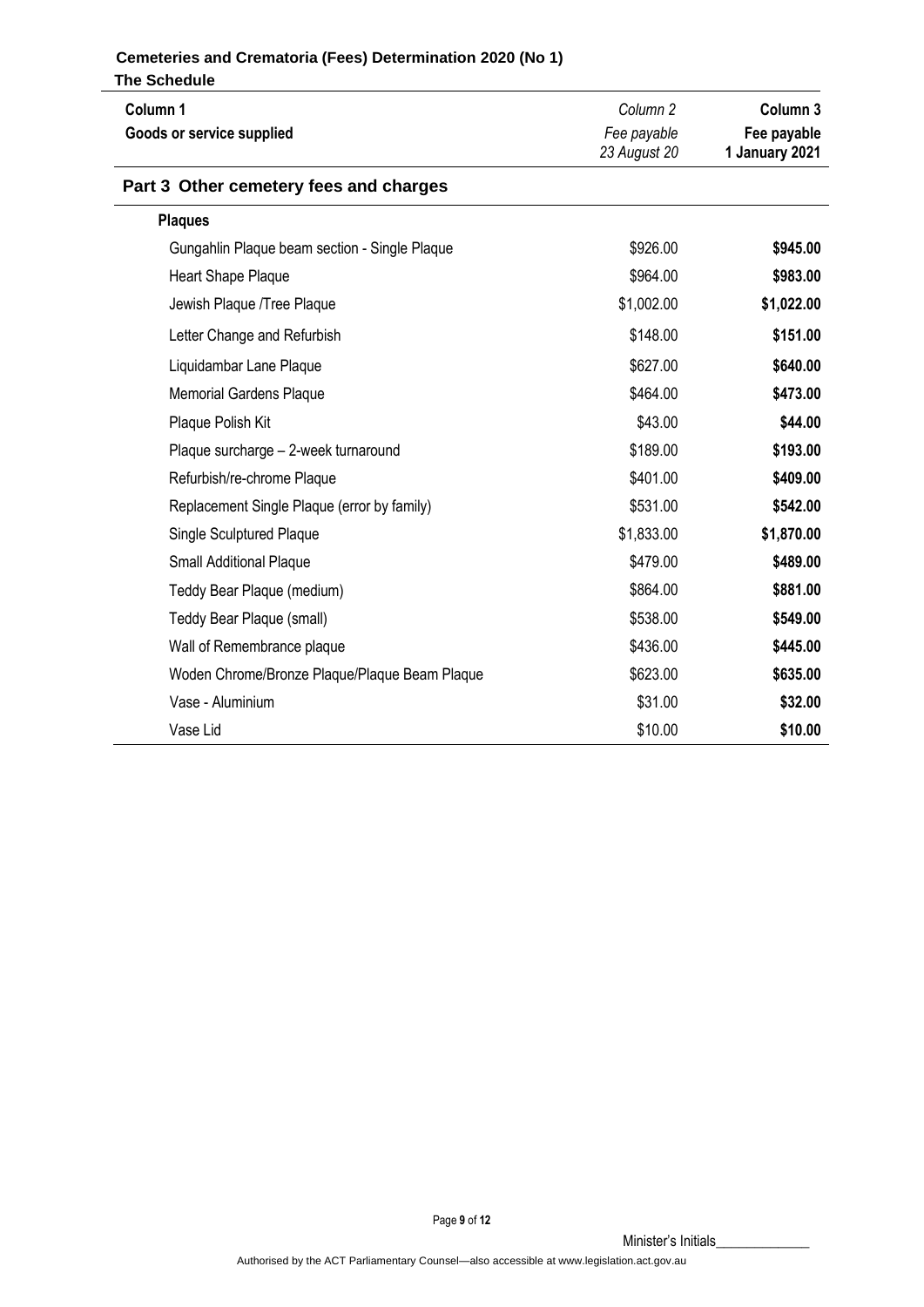| Column 1                                                               | Column <sub>2</sub> | Column <sub>3</sub> |
|------------------------------------------------------------------------|---------------------|---------------------|
| Goods or service supplied                                              | Fee payable         | Fee payable         |
|                                                                        | 23 August 20        | 1 January 2021      |
| Part 4<br><b>Crematorium Fees</b>                                      |                     |                     |
| <b>Gungahlin Crematorium</b>                                           |                     |                     |
| <b>Cremation Services (Monday to Friday, normal hours)</b>             |                     |                     |
| Adult - Delivery only                                                  | \$975.00            | \$975.00            |
| Child 6 to 17 years - Delivery only                                    | \$460.00            | \$460.00            |
| Child 1 to 5 years - Delivery only                                     | \$390.00            | \$390.00            |
| Still born to one year – Delivery only                                 | \$0.00              | \$0.00              |
| <b>Cremation Services (Weekends and Public Holidays, normal hours)</b> |                     |                     |
| Adult - Delivery only                                                  | \$1,055.00          | \$1,055.00          |
| Child 6 to 17 years - Delivery only                                    | \$510.00            | \$510.00            |
| Child 1 to 5 years - Delivery only                                     | \$440.00            | \$440.00            |
| Still born to one year - Delivery only                                 | \$0.00              | \$0.00              |
| <b>Viewing Room</b>                                                    |                     |                     |
| Witness Cremation (room booking fee - 1 hour)                          | \$200.00            | \$200.00            |
|                                                                        |                     |                     |

## **Part 5 Products purchased on behalf of customers**

E.g. Cremation urns, special purchase plaques, keepsakes

Products purchased on a one-off basis on behalf of customers or for re-sale to customers will be priced at a rate no higher than *Purchase Cost* plus an appropriate service fee listed in Part 3 of this schedule.

## **Part 6 Private mausoleum or family plot (Gungahlin Cemetery only)**

Larger plots of land may be provided with fees based on the number of *Vault* allotments that would otherwise occupy the area, plus an appropriate buffer. The fee charged may also include other statutory fees incurred, such as Development Application fees and an administration fee based on the number of hours required to manage the construction. The format, size and location of each of these memorials will be negotiated on a case by case basis.

| Allotment fee             | 100%                                                                                                   |
|---------------------------|--------------------------------------------------------------------------------------------------------|
| Maintenance fee           | 100%                                                                                                   |
| <b>Burial</b> fee         | 25% for Mausolea or                                                                                    |
|                           | 100% for normal below ground burials                                                                   |
| Memorial Permit fee       | 0%                                                                                                     |
| <b>Administration Fee</b> | the miscellaneous service fee (part 3 of the schedule) per hour required to<br>manage the installation |
| Other statutory fees      | 100% as levied by other ACT Government agencies                                                        |

Based on standard Vault allotment

Page **10** of **12**

Minister's Initials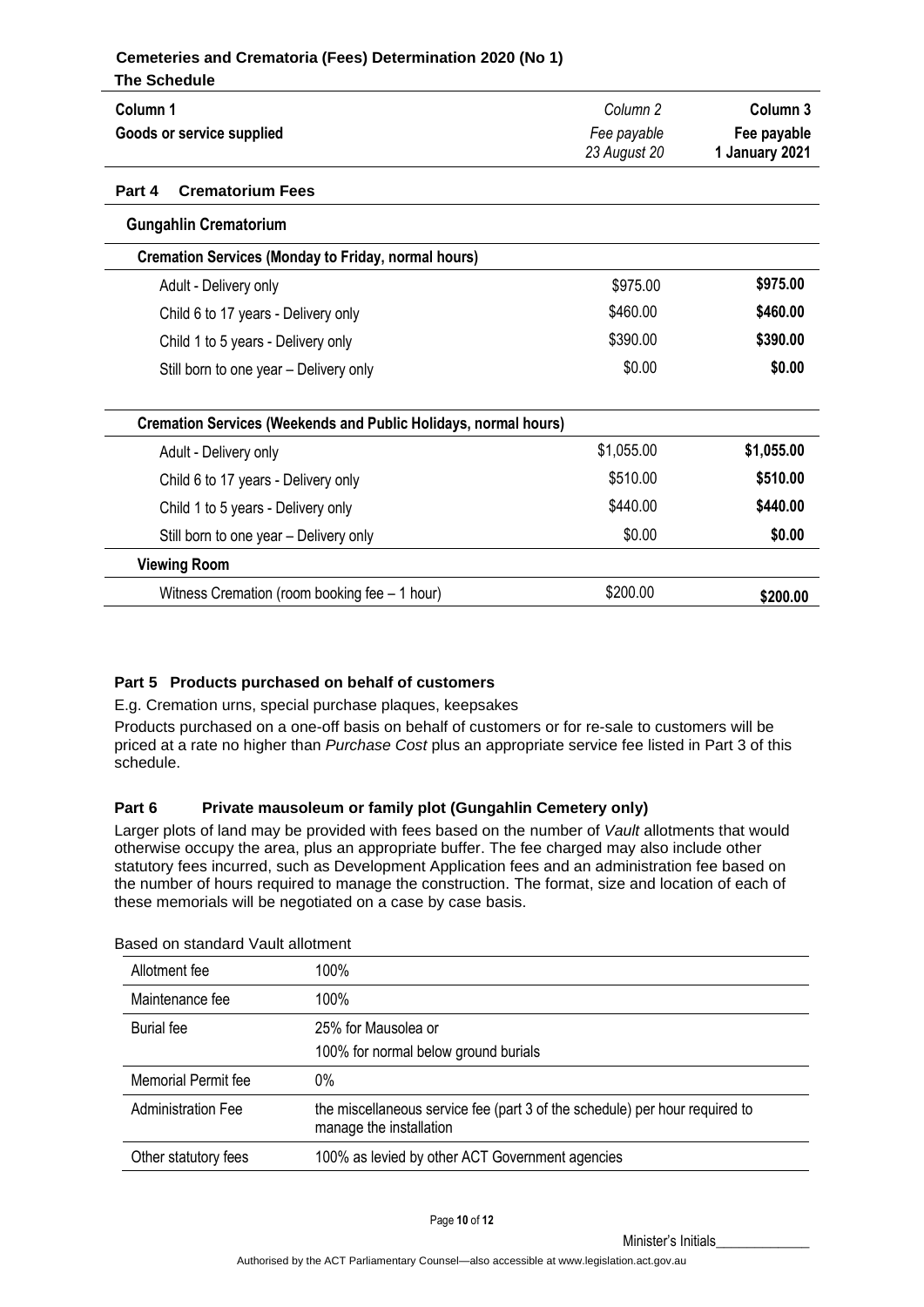## **Part 7 Refunds for surrender of an entitlement to an allotment**

A person surrendering an entitlement to an allotment may receive a proportion of the fees that they have paid as follows:

| Allotment fee       | 75% of payment made for allotments except the Mausoleum                                        |
|---------------------|------------------------------------------------------------------------------------------------|
|                     | 90% of payment made for a mausoleum crypt or columbarium niche                                 |
| Maintenance fee     | 100% of payment made, less 4% of the payment for each whole year from when<br>payment was made |
| <b>Burial</b> fee   | 100% of payment if no burial has been performed, otherwise 0%                                  |
| Plaque fee          | 100% of payment if no plaque has been installed, otherwise 0%                                  |
| Memorial Permit fee | 100% of payment if no monument has been installed, otherwise 0%                                |

A person surrendering an entitlement to an allotment reserved prior to 1 July 1996 for which no burial, maintenance, plaque or memorial permit fees have been paid may receive a one-off payment of \$500.00 from the authority per allotment.

A refund cannot be made until any monument installed on the site has been fully removed without cost to the Cemeteries and Crematoria Authority.

*Note:* Where a surrender of an entitlement will involve the exhumation of a body, authority for the exhumation must first be obtained – see section 37 of the Act.